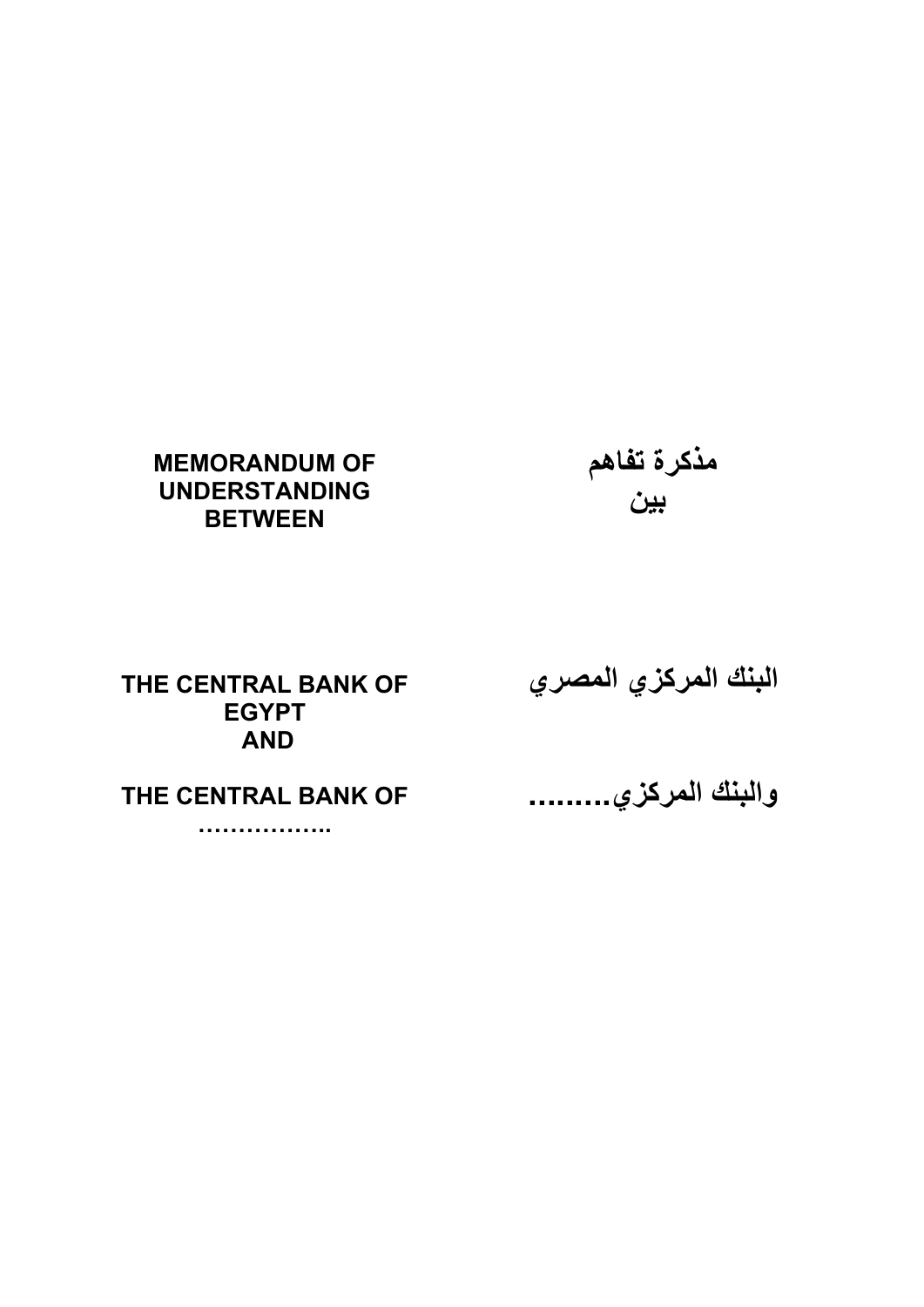In light of the willingness of both the Central Bank of Egypt (hereafter "CBE") and the Central Bank of ….…… (hereafter "……") to enhance the relationship and cooperation between them, they hereby agree to the provisions set out in this memorandum in order to establish an arrangement for the collection and sharing of information to facilitate the performance of supervisory tasks and promote the safety and soundness of banks in their respective jurisdictions, as well as exchange staff experience and training in the scope of banking supervision and according to applicable laws and regulation of both parties.

# **Article (I):**

### **Legislation and competent Authority**

- **The relevant Egyptian law for the** purposes of this memorandum is law 88 for the year 2003 promulgating the law of the CBE and banking sector and money.
- ٠
- The relevant ……………… law for the purposes of this memorandum is law ……………
- The CBE is the authority delegated to execute the articles of this memorandum as it has been vested by the law no. 88 for 2003 - with the powers and authorities to supervise and regulate Egyptian entities exercising banking operations including banks operating in Egypt, foreign exchange, dealing companies and credit bureaus.

وفي ضوء رغبة البنك المركزي المصري والبنك المركزي ......................في تدعيم العلاقات الرقابية وتعزيز التعاون المشترك فيما بينهما، فقد وضع الطرفان بنود مذكرة التفاهم ادناه والتي تحدد أسس وترتيبات تبادل المعلومات بينهما بهدف تحسين اداء الوظائف الرقابية وتدعيم سلامة اداء البنوك الخاضعة ضمن نطاق صلاحيتهما. آذلك تبادل المهارات وتدريب العاملين لدى الطرفين في مجال الرقابة المصرفية طبقا للقواعد المنظمة.

> **المادة الأولي: القوانين المتبعة والسلطات المختصة**

- القانون المصري المطبق لأغراض هذه الاتفاقية هو قانون البنك المركزي والجهاز المصرفي والنقد الصادر بالقانون رقم ٨٨ لسنة .٢٠٠٣
- والقانون ........... المطبق لأغراض هذه الاتفاقية هو قانون ...............
- البنك المرآزي المصري هو الجهة المختصة بتنفيذ مواد مذكر ة التفاهم أدناه استنادا للسلطات المفوضية له - بموجب قانون البنك المرآزي والجهاز المصرفي والنقد رقم ٨٨ لسنة ٢٠٠٣ - للرقابة والإشراف علي المؤسسات المصرية التي تزاول أعمال البنوك والنقد الأجنبي وشركات الصر افّة والاستعلام الائتماني.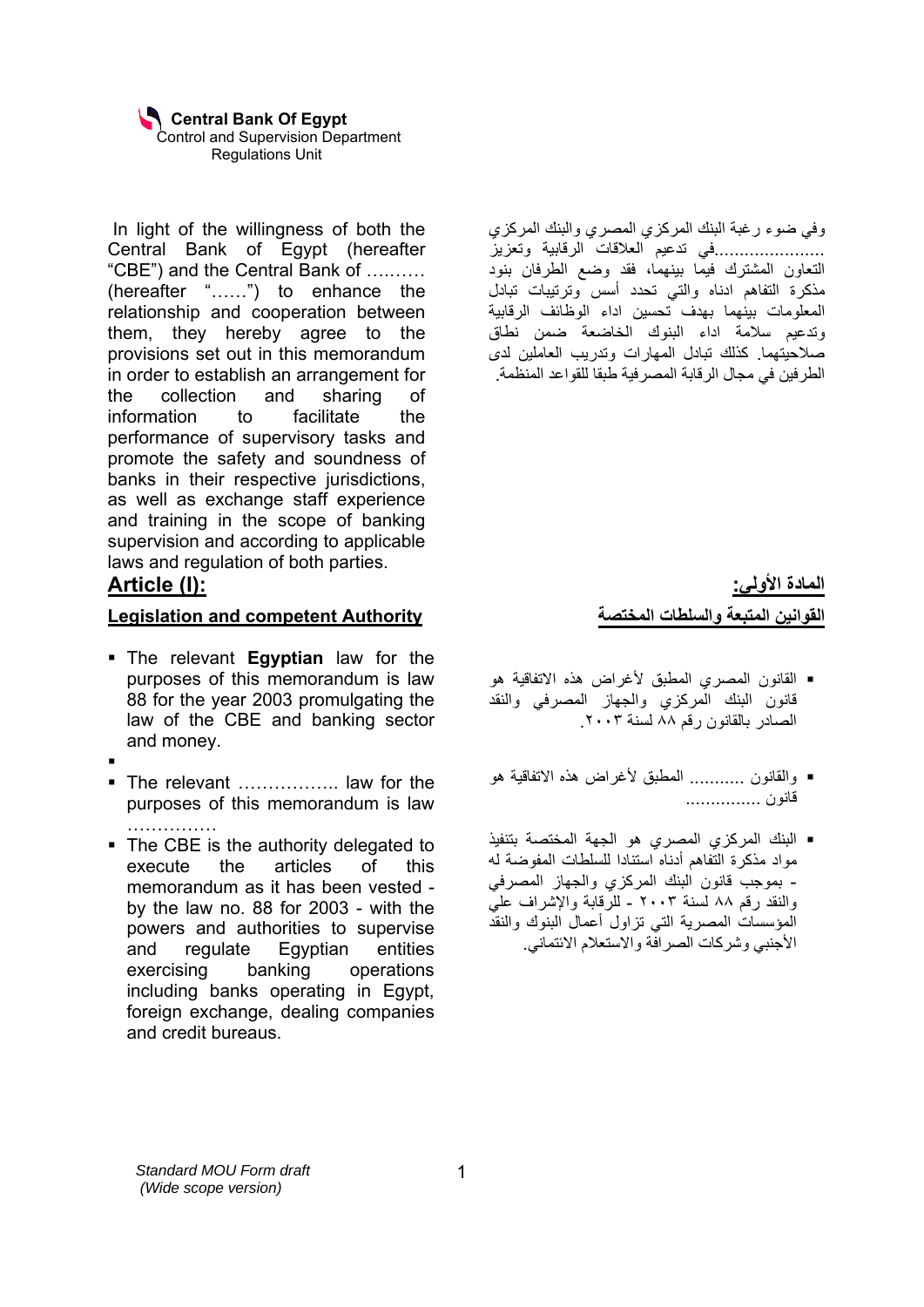The Central Bank of….. is the authority delegated to execute the articles of this memorandum and it has been vested by the law …………….. with the powers and authorities to supervise and regulate …………… ……

# **Article (II):**

### **Definitions**

*For the purpose of this memorandum, the concepts mentioned below will have the following meaning:* 

- 1. **Countries:** Arab Republic of Egypt and…
- 2. **Parties:** Central Bank of Egypt and the Central Bank of……
- 3. **Supervised institution**; is an institution subject to the supervision and control of one of the two parties.

### *3.1. In the Arab republic of Egypt*

**Bank** is an institution that is licensed by and registered with CBE to conduct banking operations and activities in accordance with the banking legislation. A bank under banking legislation shall assume one of the following forms; an Egyptian joint stock company, all shares thereof being nominal or a public legal person, comprising within its purposes the exercise of bank business, or a branch of a foreign bank, the head office of which enjoys a defined nationality, and is subject to supervision by a monetary authority in the country where its head office is situated.

■ البنك المركزي................... هو الجهة المختصة بتنفيذ مواد مذكرة التفاهم أدناه استنادا للسلطات المفوضة له - بموجب قانون ................... - للرقابة والإشراف علي................................

 **المادة الثانية:**

**التعريفات** 

### **لغرض هذه المذآرة يكون تعريف المصطلحات والعبارات الواردة بها آما يلي:**

- ١ **البلدان:** جمهورية مصر العربية و ..........
- ٢ **الطرفان:** البنك المرآزي المصري والبنك المرآزي ....
- ٣ **المؤسسة الخاضعة للرقابة ،** هي المؤسسة الخاضعة لرقابة وإشراف أي من الطرفين.

### **٣٫١ في جمهورية مصر العربية**

**البنك** هو مؤسسة يتم تسجيلها لدي البنك المرآزي المصري ومنحها ترخيص لمزاولة اعمال البنوك وفقا لما هو المشار اليه في قانون البنك المركزي والجهاز المصرفي والنقد الصادر بالقانون رقم ٨٨ لسنة .٢٠٠٣ ويجب أن يتخذ البنك شكل شركة مساهمة مصرية جميع اسهمها اسمية يكون من بين أغراضها القيام بأعمال البنوك او فرع لبنك اجنبي يتمتع مركزه الرئيسي بجنسية محددة ويخضع لرقابة سلطة نقدية في البلد التي يقع فيها مرآزه.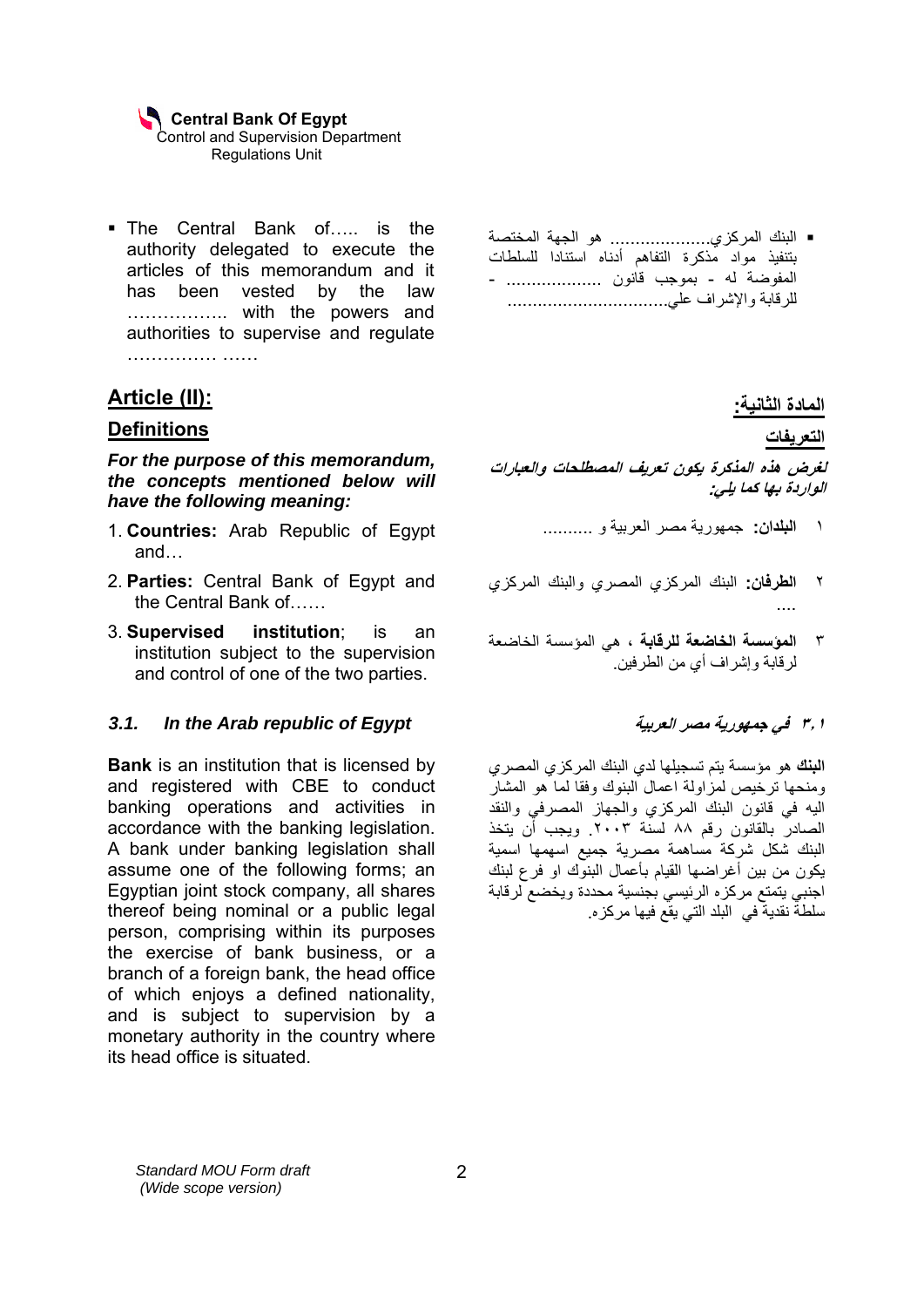**Representative office** of foreign banks that have no branches in the Arab Republic of Egypt. The said representative offices shall be subject to the Central Bank's supervision as being registered in a special register at the Central Bank of Egypt. The activity of the representative offices shall be restricted to studying the markets and investment potentials, and they shall act as a liaison with the head offices abroad. These offices are prohibited from exercising any bank or trade activity, including the activity of commercial agents and financial intermediations.

*3.2. In …………………………………..*  ……………………………………………… ……….……………………………………

4. **Cross border establishment** a branch, a subsidiary or a representative office of a supervised institution incorporated in one country that has been granted an authorization (license) in the other country.

**Branch** is an organizational unit of a supervised institution's head office incorporated and supervised in one country whereby its head office is located in the other country.

**Subsidiary** is a separate legal entity incorporated in one country which is controlled by a supervised institution incorporated and supervised in the other country;

**مكاتب التمثيل** لبنوك اجنبية ليس لها فروع في جمهورية مصر العربية وتخضع هذه المكاتب لرقابة البنك المرآزي المصري حال التصريح للبنوك الاجنبية بفتحها في جمهورية مصر العربية. يقتصر نشاط مكاتب التمثيل علي دراسة الاسواق وفرص الاستثمار، وبحيث تكون حلقة اتصال مع المراكز الرئيسية في الخارج، ولا يجوز لهذه المكاتب ان تمارس أي نشاط مصرفي أو تجاري بما في ذلك نشاط الوآلاء التجاريين وأعمال الوساطة المالية.

**٣٫٢ في ...........................................**  ................................................................. .................................................................

٤ **آيان أجنبي** هو فرع أو آيان تابع او مكتب تمثيل يتم منحه ترخيص من احد البلدان في حين تبعيته لمؤسسة خاضعة للرقابة في البلد الآخر.

**الفرع** هو آيان منشأ للمؤسسة الخاضعة للرقابة والعاملة في أي من البلدين ويكون مركزها الرئيسي في البلد الاخر حيث يخضع لرقابته.

**الكيان التابع** هو آيان قانوني مستقل يعمل في احد البلدين وخاضع لإدارة وسيطرة مؤسسة خاضعة للرقابة تباشر نشاطها في البلد الاخر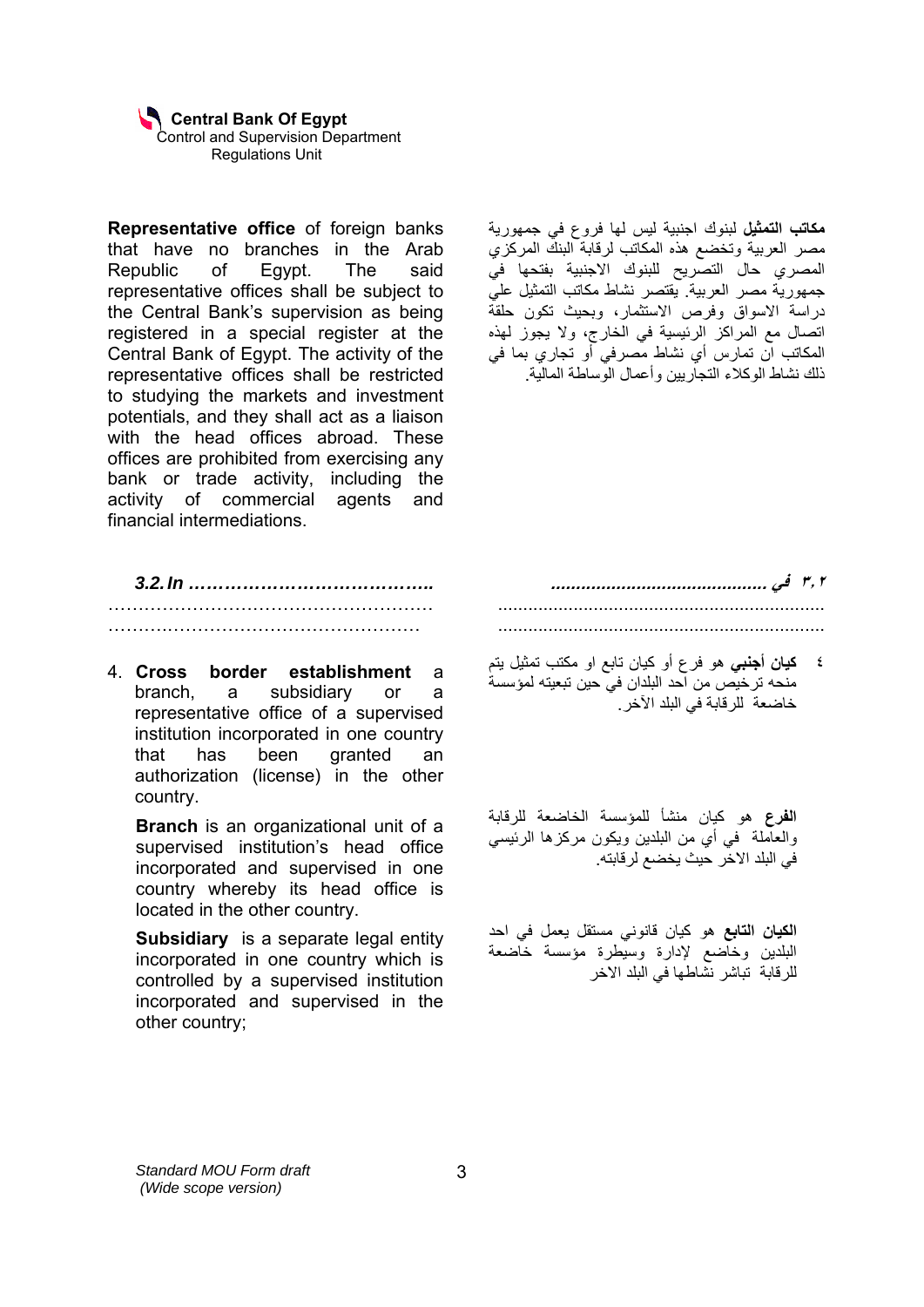- 5. **Home Authority** is the supervisory authority located in either countries responsible for the supervision on a consolidated basis of a supervised institution;
- 6. **Host Authority** is the supervisory authority located in one country, in which supervised institution incorporated in the other country has a cross border establishment.
- 7. **Supervisory Concern:** matters that can adversely affect the operations of the supervised institutions to be conducted in a safe and sound manner and in compliance with applicable laws and regulations.

# **Article (III):**

### **Exchange of Information**:

- The Parties shall agree to exchange information through regular contacts and meetings during the licensing process or in case a supervised institution within one country acquires shares of another supervised institution in the other country, as well as during the ongoing supervision of the activities of cross- border establishments and during the process of handling the arising problems related to those establishments.
- **Parties shall in general facilitate and** share general information regarding any developments or amendments on the laws and regulations affecting the scope of this memorandum; and - as
- ٥ **الجهة الرقابية في البلد الأم** هي الجهة التي تقع في أي من البلدان، وتكون مسئولة عن الرقابة علي المؤسسة الخاضعة لرقابتها علي أساس مجمع.
- ٦ **الجهة الرقابية في البلد المضيفة** هي الجهة التي تقع في أي من البلدان ويوجد بها كيان أجنبي تابع لمؤسسة خاضعة للرقابة في البلد الاخر
- ٧ **الاهتمامات الرقابية:** الامور التي يمكن ان تؤثر سلبا علي اتمام العمليات التي تقوم بها المؤسسات الخاضعة للرقابة بشكل سليم وآمن ووفقا للقوانين والقواعد المطبقة

### **المادة الثالثة:**

#### **تبادل المعلومات**

 يتفق الطرفان علي ان تبادل المعلومات دوريا يجب ان يتم من خلال اتصالات ولقاءات أثناء مرحلة منح أسهم الترخيص لمزاولة العمل و/او في حالة الاستحواذ علي أسهم مؤسسة عاملة في البلد الآخر وخلال فترة الرقابة المستمرة على أعمال الكيانات الأجنبية وكذلك عند التعامل مع المشاكل التي قد تنشأ لديها.

 يقوم آل من الطرفين بتوفير وتسهيل حصول الطرف الاخر علي المعلومات الهامة المتعلقة بالتعديلات والتطورات في القوانين واللوائح التي تدخل في نطاق هذه المذآرة وآلما دعت الضرورة أن يتم تبادل الاستشارات بشكل دوري، كذلك يجب ان يقوم كل من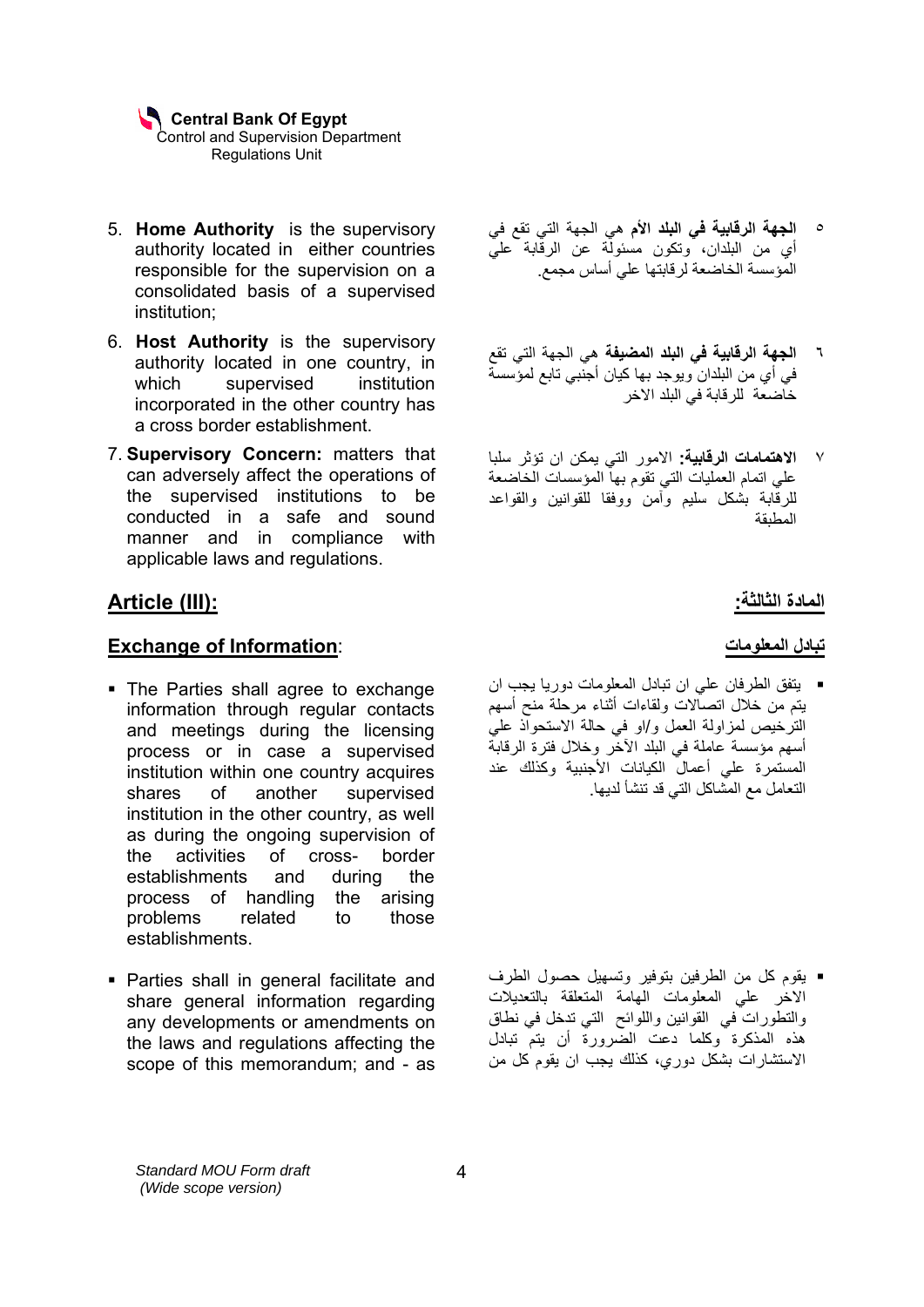the case may be - consult each other periodically. Additionally, they should provide each other with information necessary for identifying the real owners of a supervised institution.

 Parties shall endeavor to provide each other with information regarding any supervisory concern related to the supervised institutions.

# **Article (IV): Requesting information:**

- Written requests shall be addressed to the Governor, in the case of the CBE, and to the ………., in case of the Central Bank of…………
- **For urgency purposes, any type of** communication facilities may be used to transmit a request provided that the original written request should be sent thereafter in confirmation.
- Parties shall exchange lists of the contact persons authorized to request and provide information on behalf of each of the parties pursuant to this Memorandum. The list will contain the following contact data: the first name and surname, the position (function), e-mail address, telephone and fax numbers of the authorized persons. The Parties shall inform each other about any modification on the list of authorized persons without undue delay.
- *A request shall specify the following:*
	- **1.** The information sought by the requesting party

الطرفين بتوفير المعلومات اللازمة للتعرف علي الملاك الحقيقيين للمؤسسة الخاضعة للرقابة.

 يجب ان يقوم الطرفان بتوفير المعلومات المتعلقة بأية اهتمامات رقابية خاصة بالمؤسسات الخاضعة لرقابة الطرفين.

# **المادة الرابعة: طلب المعلومات:**

- توجه الطلبات في صورة آتابية إلي المحافظ وذلك بالنسبة للبنك المرآزي المصري والي .... بالنسبة للبنك المركزي ...........
- في حالة الضرورة يمكن طلب المعلومات باستخدام أية وسيلة اتصال علي أن يتم لاحقا إرسال أصل الطلب المكتوب على سبيل التأآيد.
- يقوم الطرفان بتبادل قائمة بأسماء الأفراد المفوضين من قبلهما بطلب و/ أو الرد علي طلبات الحصول علي معلومات وفقا لمهذه المذكرة وتشتمل القائمة عليّ البيانات التالية: الاسم واللقب، الوظيفة، البريد الالكترون*ي* ورقم الفاكس والهاتف للأفراد المفوضين بتبادل المعلومات. ويلتزم الطرفين بإخطار بعضهما فورا بأية تعديلات تتم علي قائمة الأفراد المفوضين بتبادل المعلومات.

### **يجب ان يحدد الطلب البيانات التالية:**

**.١** بيان بالمعلومات المطلوبة من الطرف مقدم الطلب.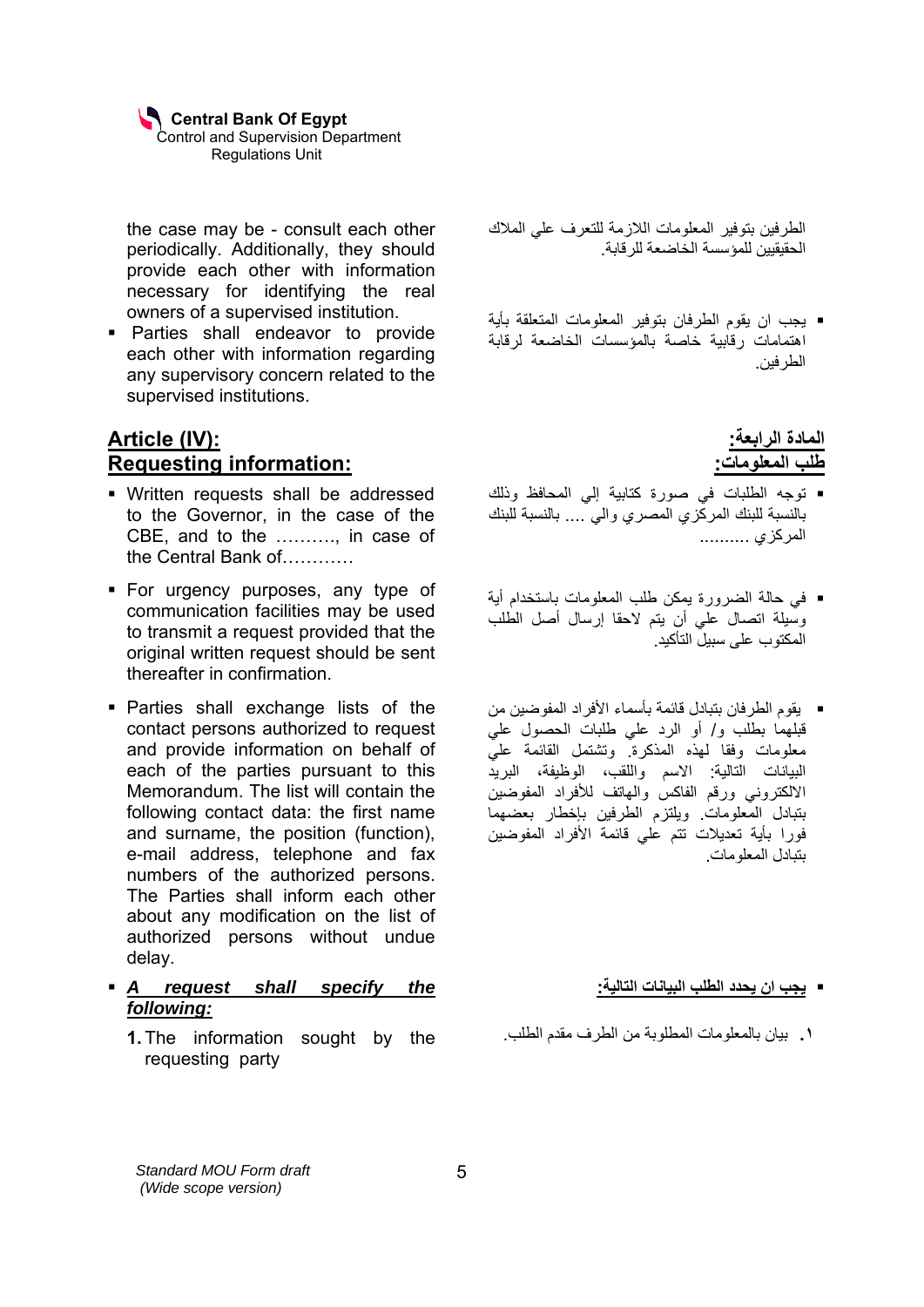- **2.** A general description of the matter which is the subject of the request and the purpose for which the information is sought
- **3.** The expected date for reply on sent request and, where appropriate, the urgency thereof .
- **4.** A commitment by each party to preserve the confidentiality of the requested information in accordance with the provisions of article (IX) of this memorandum and in accordance with each party's applicable laws
- The party receiving a request shall immediately acknowledge receipt, by mail, fax or e-mail and, to the extent possible, specify the considered time period to provide a written response.
- The party receiving a request shall reply in writing to the other party – without prejudice to laws and regulations. The reply shall be sent to the relevant contact person of the party requesting the information.
- The party requesting the information shall bear the cost of acquiring the information sought and any other kind of required cooperation.

# **Article (V):**

**Exchange of information during the licensing process and/or in case a supervised institution within one country acquires shares of another supervised institution in the other country :**

1. When a supervised institution within the jurisdiction of the Home authority

- **.٢** توصيفا عاما للموضوع والغرض من طلب المعلومات.
- **.٣** التاريخ المتوقع للرد علي الطلب، ومدي الاستعجال في الحصول علي المعلومات.
- **.٤** التزام آلا من الطرفين بالحفاظ علي سرية المعلومات المطلوبة وفقا للمادة التاسعة من هذه المذكر ة كما بر د لاحقاً ووفقا للقوانين المطبقة من قبل الطرفين.
- يلتزم الطرف مقدم المعلومات بإخطار الطرف مقدم الطلب عن طريق البريد، الفاكس او البريد الالكتروني فور استلامها الطلب علي ان يقوم بتوضيح مدي ملائمة الوقت المطلوب لتحضير الرد كتابيا
- يلتزم الطرف مقدم المعلومات بالرد علي الطرف الاخر آتابيا وبما لا يتعارض مع القانون والتعليمات المطبقة وإرسال الرد إلي الشخص المسئول بالطرف طالب المعلومات.
- يتحمل الطرف طالب المعلومات جميع التكاليف التي تنشأ عن طلب المعلومات وأوجه التعاون التي يطلبها من الطرف الآخر.

**المادة الخامسة:** 

**تبادل المعلومات في مجال منح التراخيص و/او في حالة الاستحواذ علي أسهم مؤسسة عاملة في البلد الآخر:** 

.١ يتعين علي الجهة الرقابية في البلد المضيفة قبل منح الترخيص و/او الموافقة علي عمليات الاستحواذ ان تقوم بالحصول علي رأي وإخطار الجهة الرقابية في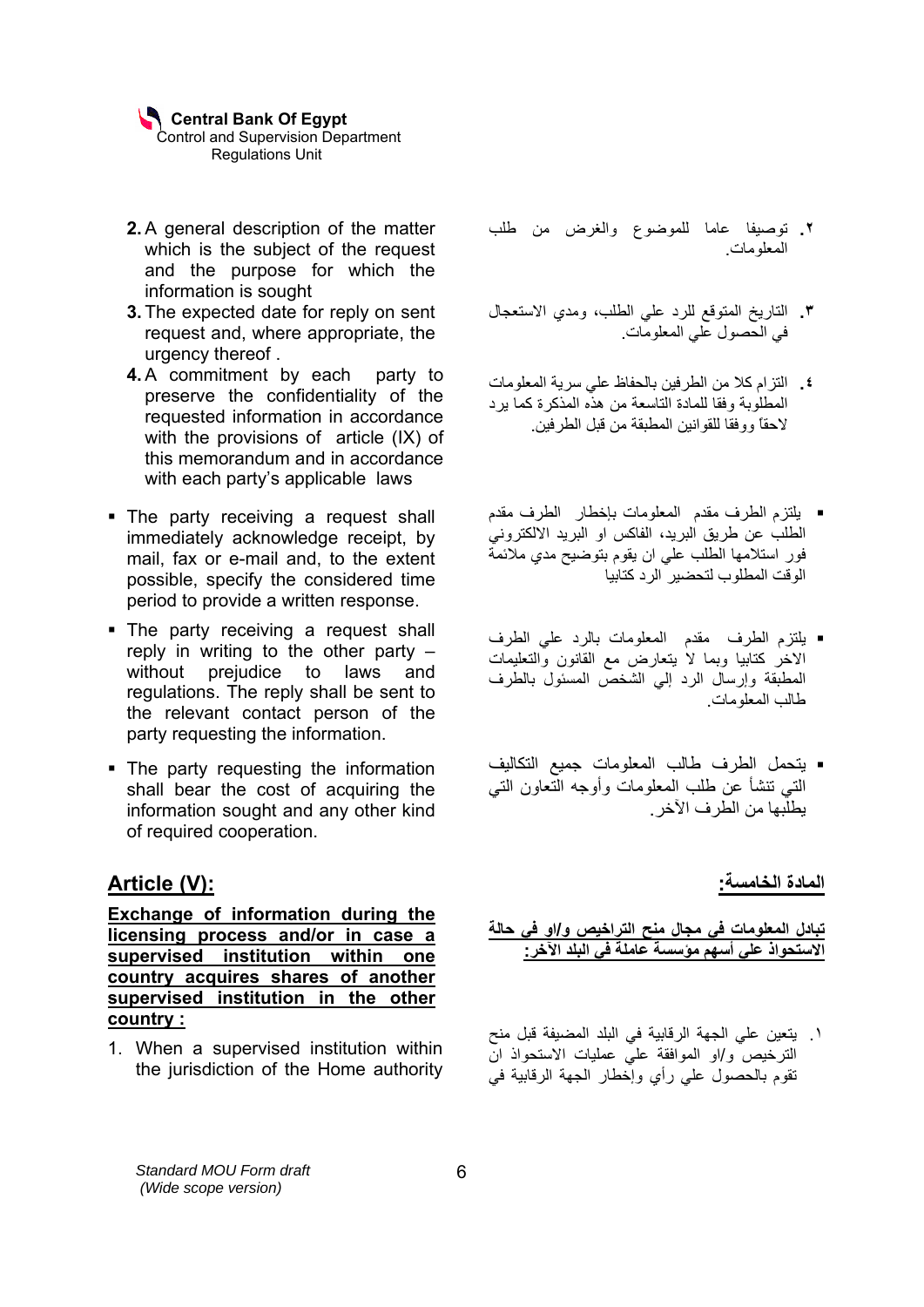proposes to set up a cross – border establishment and/or acquire shares of a supervised institution incorporated in the other country, the Host authority shall inform and seek the opinion of the Home Authority (or shall obtain a statement of "noobjection") before the authorization (licensing) is granted

- 2. The Home Authority shall provide information related to the capabilities of the supervised institution and concerning its compliance with the banking laws and applicable regulations, capital adequacy, business strategy as well as the efficiency and effectiveness of internal control and risk management systems and its capacity to manage the Cross-Border Establishments in an orderly manner.
- 3. Parties shall share information to the extent permissible to each party's applicable laws and regulationsregarding the managers and shareholders of a Cross-border establishment.

# **Article (VI):**

### **Exchange of information for a consolidated supervision:**

- In the scope of the supervision of each party on supervised institutions or cross-border establishments, and if needed, the parties intend to:
- **1.** Share any relevant information in support of the objective to facilitate and meet the requirements for effective consolidated supervision of supervised institutions operating in both countries.

البلد الام عن طلبات الترخيص بإنشاء اية كيانات مصرفية اجنبية و/أو الاستحواذ علي اسهم مؤسسات خاضعة لرقابة البلد الاخر والمقدمة من مؤسسة خاضعة لرقابة الجهة الرقابية في البلد الام (او الحصول علي شهادة مضمونها عدم الاعتراض علي الطلب من الجهة الرقابية بالبلد الام).

- .٢ تقوم الجهة الرقابية في البلد الام بتوفير معلومات عن امكانيات المؤسسة الخاضعة لرقابتها ومدي التزامها بالقوانين والتعليمات المطبقة وكذلك معلومات عن آفاية رأس المال، استراتيجية العمل وفاعلية وآفاءة نظم الرقابة الداخلية وإدارة المخاطر بالمؤسسة ومدي قدرتها علي ادارة الكيانات الاجنبية التابعة لها بطريقة سليمة.
- .٣ يقوم الطرفان بتبادل معلومات عن المديرين والمساهمين في الكيانات المصرفية الاجنبية في حدود ما تسمح القوانين والنظم والقواعد المتبعة.

# **المادة السادسة:**

**تبادل المعلومات في مجال الرقابة علي الكيانات الاجنبية** 

- في اطار رقابة الطرفين علي المؤسسات الخاضعة للرقابة او الكيانات الاجنبية، ووفقا للاحتياج، يتفق آل من الطرفين علي ما يلي:
- .١ توفير وتسهيل الحصول علي المعلومات الملائمة بغرض تحقيق الالتزام بمتطلبات الرقابة المجمعة علي المؤسسات الخاضعة للرقابة في كلا البلدين.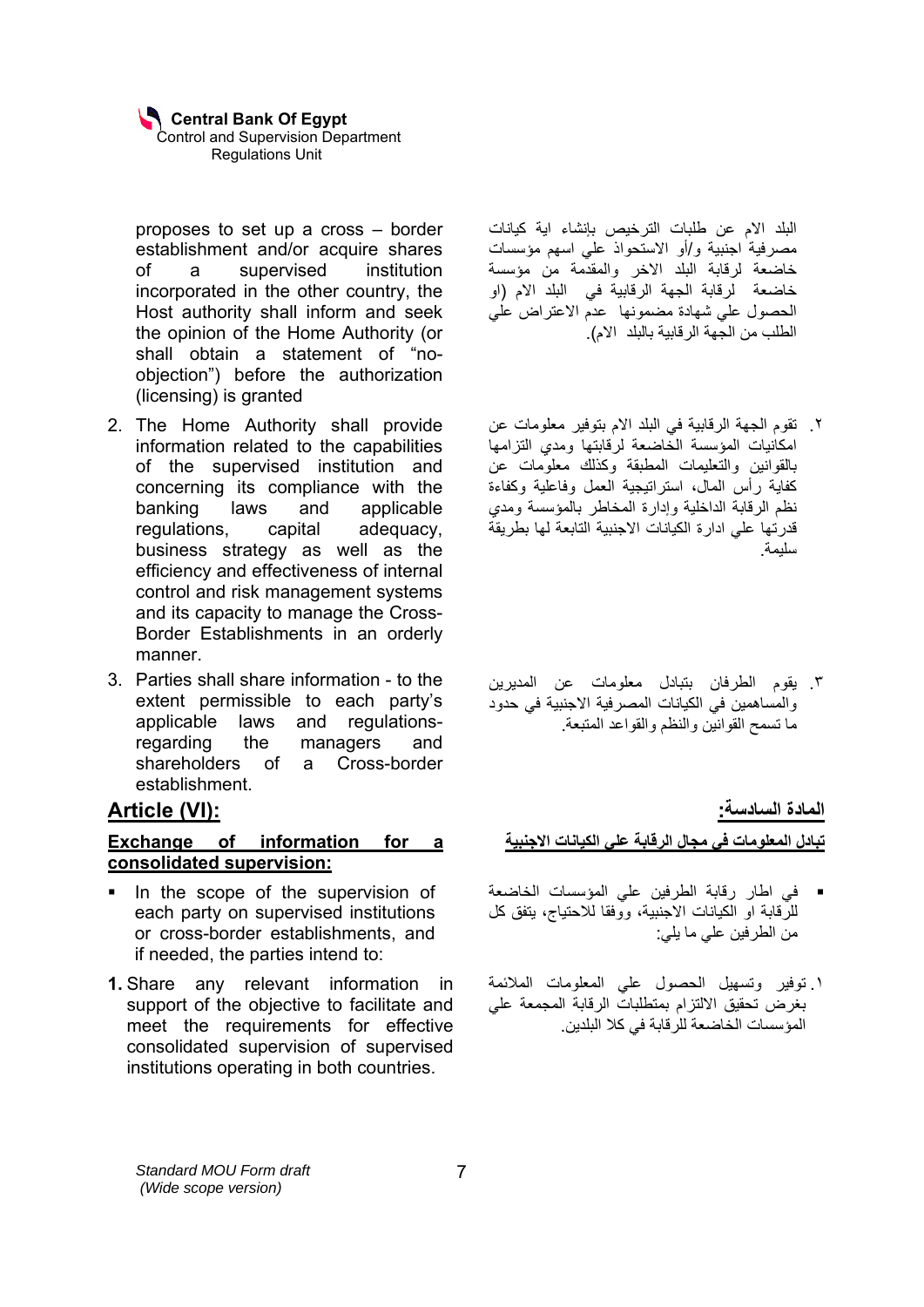- **2.** Respond in a timely manner to requests for information related to their respective supervisory system and inform each other on any major change, in particular, changes that have significant bearings on the activities of Cross-Border Establishments.
- **3.** Endeavor to inform the Host authority, in a timely manner and to the extent reasonable, about any event which has the potential to endanger the stability of cross-border establishments located in any of the countries.
- **4.** If the status of any of the supervised institutions requires a special supervisory concern on major issues and calls for a remedial action, the parties shall exert due effort to cooperate with each other prior to taking the appropriate action; and if prior cooperation is not possible, the concerned party shall inform the other of the action taken when possible.

### **Article (VII):**

#### **Cooperation related to the prevention and countering money laundering and terrorist financing**

 The Parties shall do their best efforts, as permitted in their respective legislations, in order to cooperate with the each other in the prevention of money laundering and struggle against terrorism financing, in the context of offering assistance in case of the suspicion of probable illegal banking activities occurring in

- .٢ الاستجابة ـ في وقت مناسب ـ علي الاستفسارات المتعلقة بالنظام الرقابي الخاص بكلا الطرفين وإخطار الطرف الآخر عن أي تغييرات واضحة وخاصة تلك التي لها تأثير علي أنشطة الكيانات المصرفية الأجنبية.
- .٣ اخطار الجهة الرقابية في البلد المضيفة، في الوقت الملائم وفي الحدود المسموح بها، عن اي حدث يهدد استقرار الكيانات الاجنبية التي تقع في أي من البلدين.
- .٤ اذا تبين ان وضع أي من المؤسسات الخاضعة للرقابة يستوجب اهتماما رقابياً خاصاً في أمور أساسية بما يستدعي إجراء خطوات تصحيحية، فعلي آل من الطرفين – قدر المستطاع - التعاون قبل اتخاذ الإجراء المناسب، وفي حالة تعذر التعاون المسبق فعلي الطرف المعني إخطار الاخر بالإجراء المتخذ فور تمكنه من ذلك.

**المادة السابعة:** 

**التعاون في مجال مكافحة عمليات غسل الاموال وتمويل الارهاب** 

 يتعين علي الطرفين بذل قصارى الجهد ، وفقا لما هو متاح قانونيا، بغرض التعاون في مجال منع عمليات غسل الاموال ومكافحة تمويل الإرهاب وذلك من خلال تقديم المساعدة في حالة الشك في احتمال إجراء عمليات مصرفية غير قانونية في نطاق رقابة أي من الطرفين.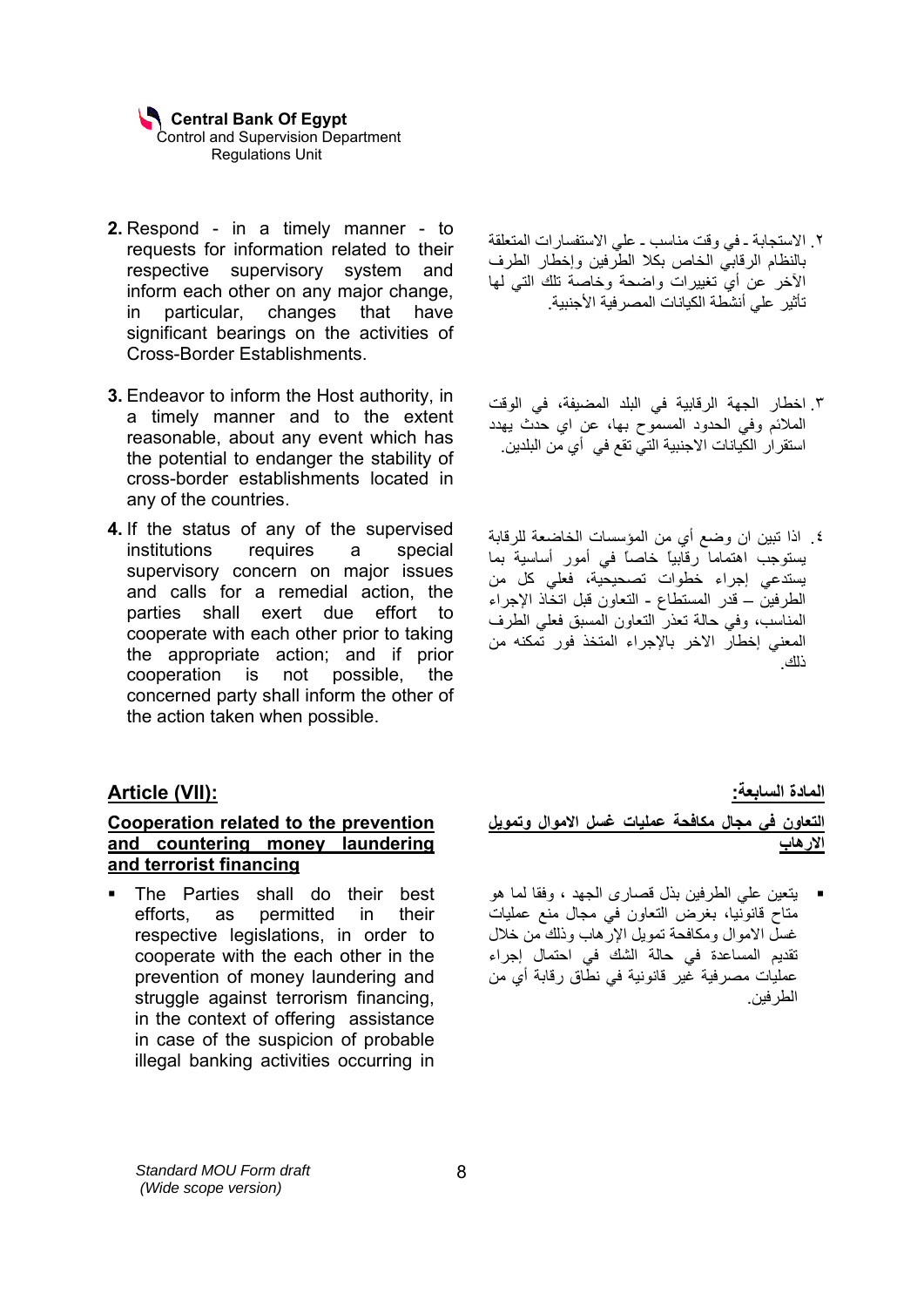the jurisdiction of any party.

- *Within the framework of such cooperation, the parties shall exchange the following information:*
- **1.** laws and regulations and methods related to the prevention and countering of money laundering and terrorist financing, which fall within the competence of banking supervision , as well as changes in such laws and regulations;
- **2.** The applicable practices of clients identification and verification related to the prevention of money laundering and terrorist financing transactions;
- **3.** Violations of banking legislation and legislation on anti-money laundering and terrorism financing committed by supervised institutions and sanctions applied thereafter.

### **Article (VIII):**

### **Cooperation related to On-site inspections**

The Home Authority shall notify the Host Authority - in advance - with the planned inspection program including date and type of on-site inspection that will be performed on the cross-border establishment of a supervised institution in the Home country. The inspection result shall be disclosed to the other party and meetings shall be held between the authorized persons from the home and host authorities to discuss material findings if any.

- وفي إطار هذا التعاون يتعين أن يتبادل الطرفان المعلومات التالية:
- **١** القوانين والقواعد المنظمة والأساليب المتعارف عليها لمكافحة عمليات غسل الاموال وتمويل الارهاب- والتي تقع في نطاق اختصاص الرقابة المصرفية- بالإضافة الي التعديلات التي تطرأ علي تلك القوانين.
- **٢** الممارسات المتبعة فيما يتعلق بقواعد التعرف علي هوية العملاء والتحقق منها في اطار مكافحة عمليات غسل الاموال وتمويل الارهاب
- **٣** التجاوزات عن القوانين والقواعد الخاصة بمكافحة غسل الاموال وتمويل الارهاب التي تمت من قبل المؤسسات الخاضعة للرقابة والجزاءات التي تم اتخاذها ضدهم.

### **المادة الثامنة:**

### **التعاون في مجال التفتيش الميداني**

تقوم الجهة الرقابية في البلد الام بإخطار الجهة الرقابية بالبلد المضيفة مقدماً بالبرنامج المرتقب للتفتيش شاملا تاريخ ونوع التفتيش الذي سيتم اجرائه علي الكيانات المصرفية الأجنبية التابعة لمؤسسات خاضعة لرقابة الجهة الرقابية في البلد الام. يتم الافصاح عن نتائج التفتيش للطرف الاخر آما يتم عقد اجتماعات بين المختصين من الجهة الرقابية في الدولة الام وفي الدولة المضيفة لمناقشة النتائج الرئيسية للتفتيش.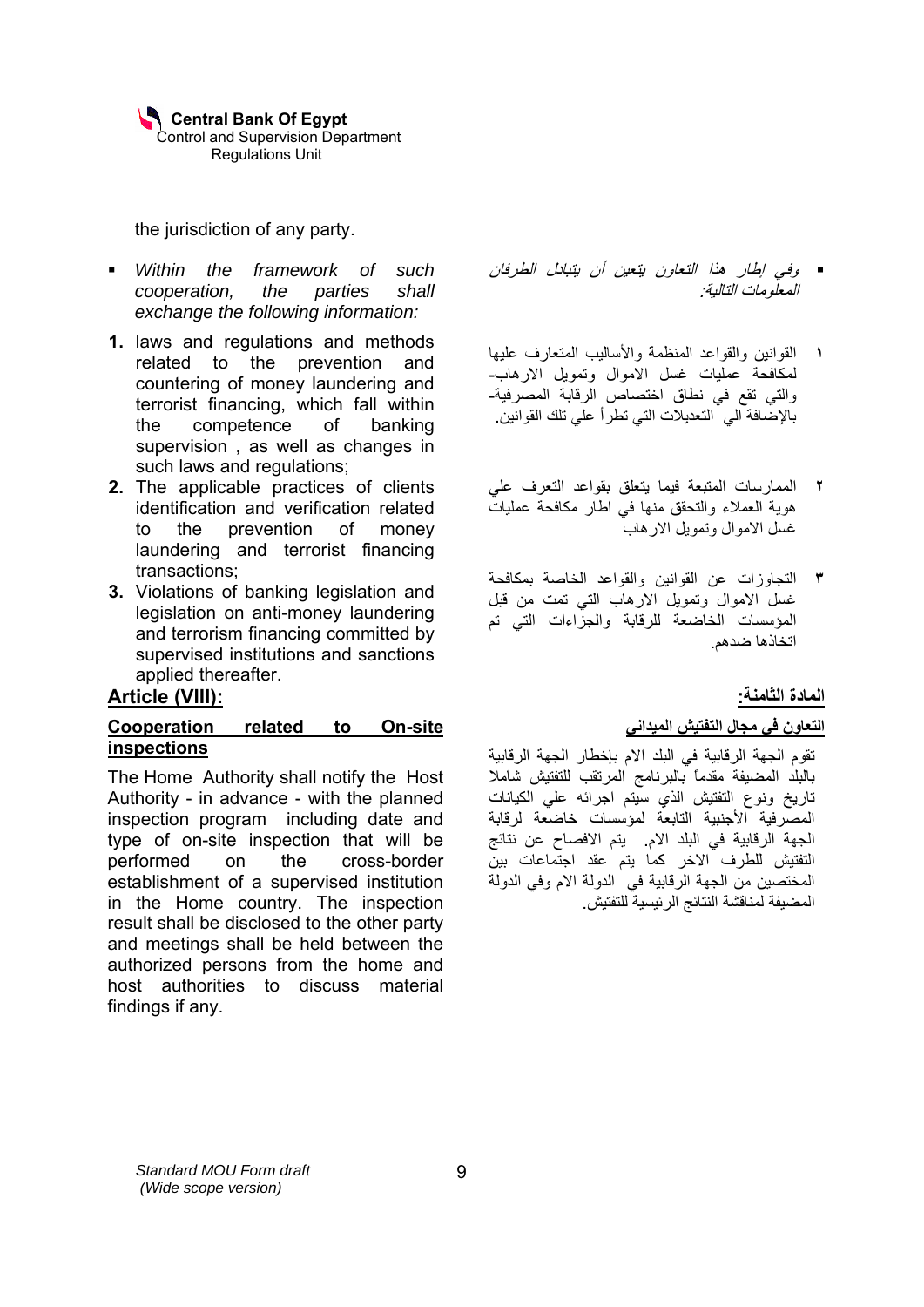## **Article (IX):**

### **Confidentiality of the requests and information exchanged**

- **Parties shall keep confidential, to the** extent permitted by law, requests made within the framework of this Memorandum, the contents of such requests, and any other matters arising during the functionality of this Memorandum, including consultation between the two parties. In this regard it is recognized that authorized employees of the two parties are bound by an obligation to hold confidential the information obtained in the course of their duties.
- **Information obtained pursuant to this** memorandum of understanding shall not be disclosed to third parties without the prior consent of the other party.
- **Information exchanged between the** two parties pursuant to this Memorandum shall be used solely
- a. For the purposes stated in the request, including ensuring compliance with, or enforcement of, any laws and regulations specified in such a request ; or
- b. In the event that one party is obligated for legal purposes to disclose information received from the other party to a law enforcement or authorized regulatory body, the party under the obligation shall notify the other of the information to be disclosed and the kind of legal obligation it faces.

**المادة التاسعة: سرية الطلبات والمعلومات المتبادلة** 

- يلتزم الطرفان، وبما لا يتعارض مع القانون، بالحفاظ علي سرية الطلبات ومضمونها والمعلومات المتبادلة بموجب هذه المذكرة وأية أمور أخرى تنشأ خلال فترة .<br>سريان بنود هذه المذكرة بما في ذلك الحفاظ علي سرية الاستشارات المتبادلة بين الطرفين. وفي هذا الاطار يلتزم موظفو الطرفين المفوضون بالحفاظ علي سرية المعلومات التي حصلوا عليها أثناء قيامهم بوظائفهم.
- يمتنع الافصاح عن أية معلومات تم تبادلها بموجب هذه المذآرة لطرف ثالث إلا بعد الحصول علي موافقة الطرف الآخر.
- تستخدم المعلومات المتبادلة بين الطرفين وفقا لأحكام هذه المذكرة حصرا فيما يلي :
- **أ.** للأغراض المشار اليها في الطلب، مع التأآد على الالتزام بالقوانين والقواعد المذآورة بالطلب، او
- **ب.** في حالة التزام أحد الطرفين قانونا بالإفصاح عن المعلومات التي حصل عليها من الطرف الأخر لأي جهة رقابية أو قضائية أخرى يجب علي الطرف الملزم بالإفصاح ان يخطر فورا الطرف الاخر عن ماهية المعلومات التي يضطر الي الافصاح عنها والإلزام القانوني الواقع عليه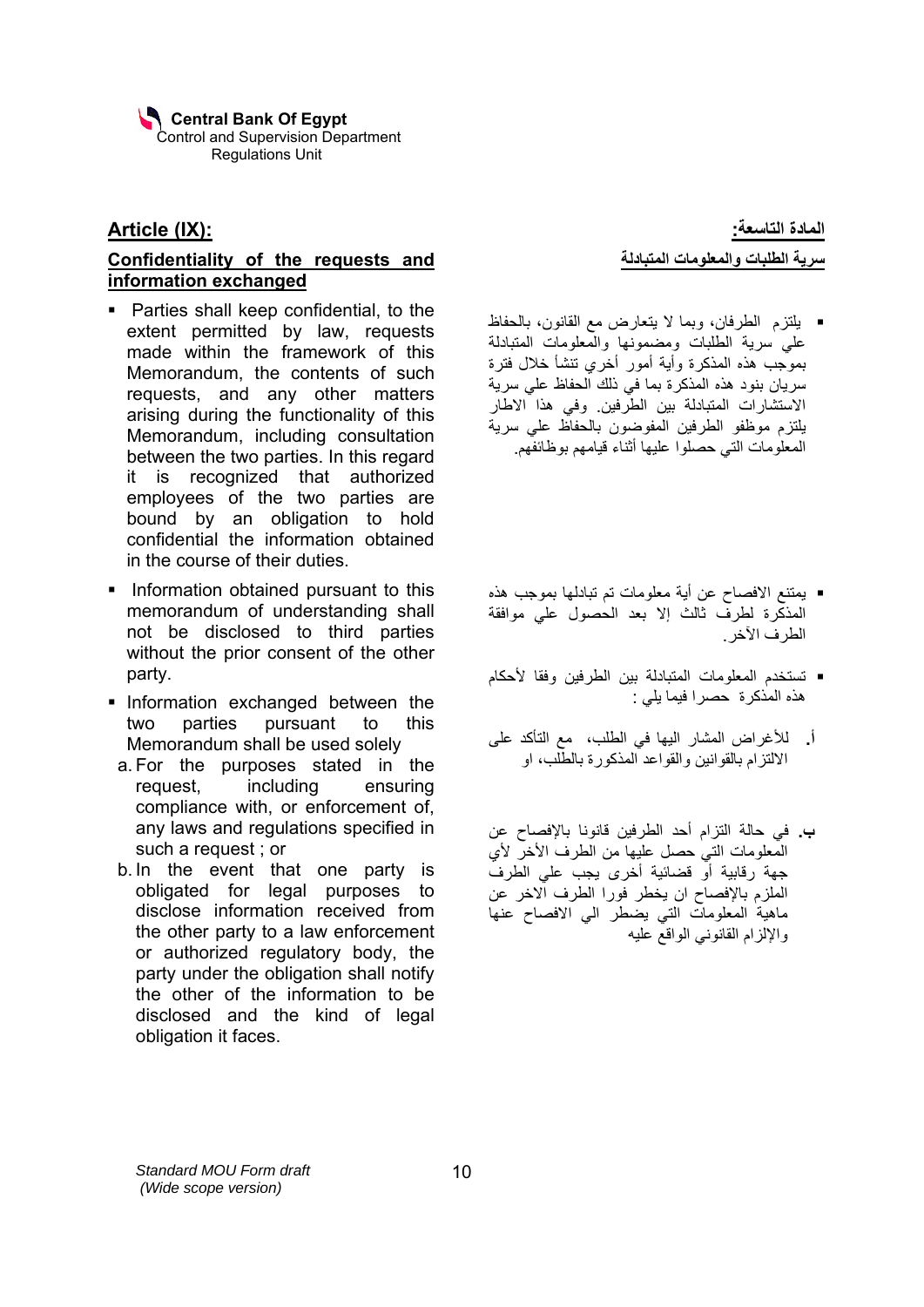- c. A written undertaking should be obtained, where possible, from the third party to maintain the confidentiality of the released information. Where an undertaking cannot be obtained, consensus should be obtained between the parties prior to release of such information as well as officially informing the third party in writing of the confidentiality provision.
- Parties may refrain, wholly or partially, from disclosing some information if one of them believes that such disclosure expressly violates national legislations or impairs national interests. In such cases, the other party shall be notified in writing of the reasons behind such refusal.

# **Article (X):**

In the event of a breach of any article or conditions set out in this memorandum by any of the parties, the other party shall have the right to immediately suspend the execution of this Memorandum. Such suspension shall not affect the obligation of confidentiality of the information already exchanged.

### **Article (XI):**

### **Entry into effect and Amendments**

 The present Memorandum shall enter into force from the date of signature for a duration of one year and shall be renewed automatically unless terminated by one Party by a written notification addressed to the other Party, at least three months in advance.

- **ج.** حيث تتوفر الامكانية يتم الحصول علي تعهد آتابي من الطرف الثالث للحفاظ علي سرية المعلومات، وإذا تعذر الحصول علي مثل هذا التعهد، يتم الاتفاق بين الطرفين قبل ارسال اية معلومات لهذه الجهات كما يتم ابلاغها كتابيا بضرورة الحفاظ على سرية تلك المعلومات
- يحق للطرفين الامتناع كليا او جزئيا عن الافصاح عن بعض المعلومات اذا ارتأى أي منهما انها تتناقض صراحة مع القوانين والأنظمة المحلية او مع المصالح الوطنية. في هذه الحالة يتم ابلاغ الطرف الاخر خطيا عن اسباب الامتناع.

**المادة العاشرة:**

في حالة مخالفة احد الطرفين لمواد وشروط هذه المذآرة يحق للطرف الاخر وقف التعامل بموجب هذه المذآرة فورا مع ضرورة الحفاظ علي سرية المعلومات التي سبق تبادلها بموجب هذه الاتفاقية.

 **المادة الحادية عشر:** 

### **تاريخ ومدة السريان والتعديلات في المذآرة**

 تسري هذه المذآرة اعتبارا من تاريخ التوقيع عليها ويستمر العمل بها لمدة سنة تُجدد تلقائياً إلا في حالة اتخاذ أي من الطرفين قرار إنهاء العمل بها علي أن يتم إبلاغ الطرف الآخر عن طريق إخطار كتابي متضمنا أسباب قرار الإنهاء مسبقاً قبل ثلاثة أشهر علي الأقل.